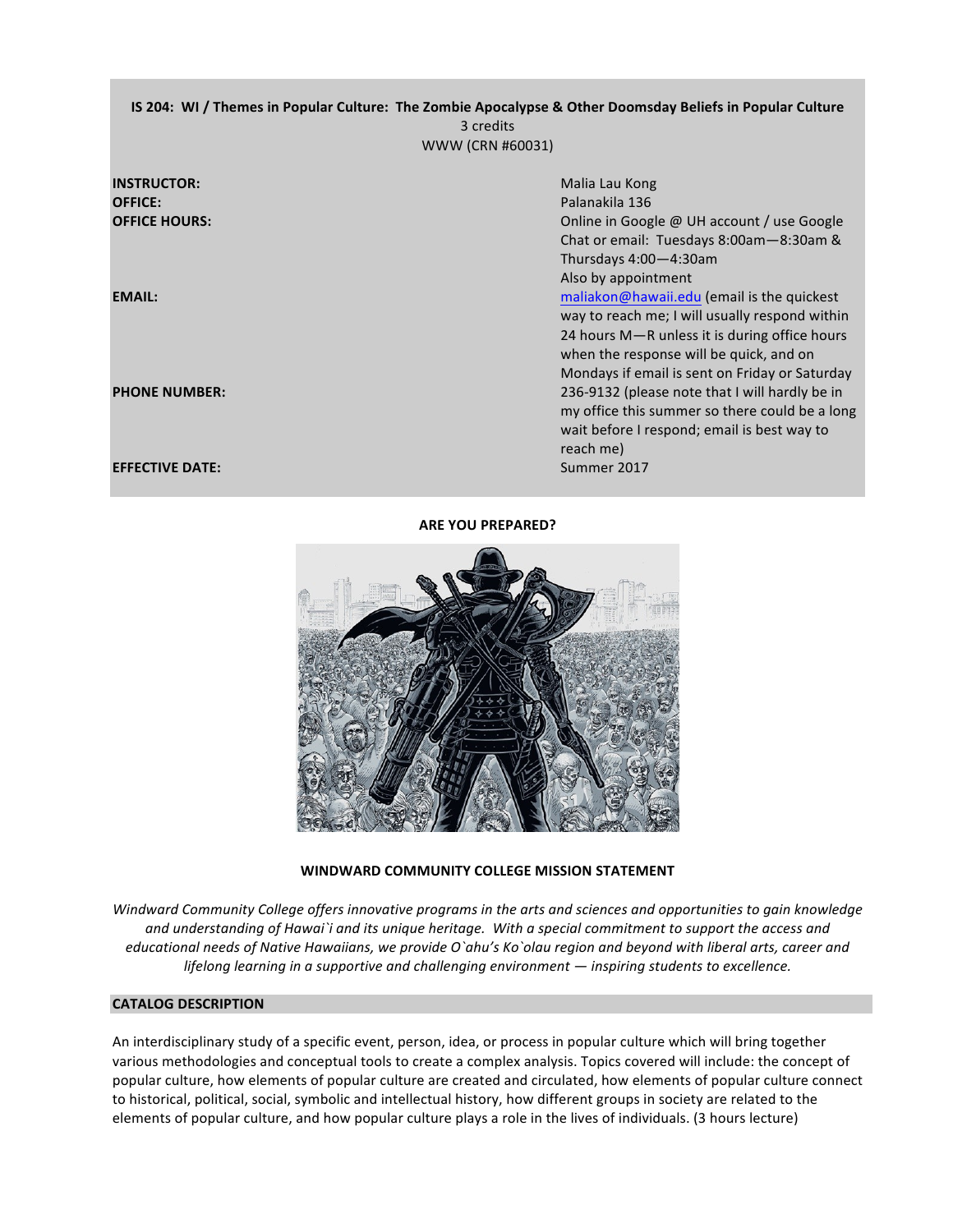## **WRITING INTENSIVE COURSE HALLMARKS**

- Writing promotes learning of course content.
- Writing is considered to be a process in which multiple drafts are encouraged.
- Writing contributes significantly to each student's course grade.
- Students do a substantial amount of writing, a minimum of 4,000 words. Depending on the types of writing appropriate to the discipline, students may write critical essays or reviews, journal entries, lab reports, research reports or reaction papers.
	- \*To allow for meaningful teacher-student interaction on each student's writing, the class is restricted to 20 students.

#### **STUDENT LEARNING OUTCOMES**

Upon completion of this course, the student will be able to do the following:

- Identify the connection between the theme in popular culture with larger political, social, and intellectual patterns in society.
- Analyze the connection between the theme in popular culture and other themes, either contemporary or historical.
- Participate effectively in group discussions, given evidence of thoughtfulness and an engagement with other people's positions.
- Connect local elements of popular culture to global economic and political systems.
- Explain and justify an evaluation of the role of popular culture in the student's life.

#### **METHOD OF INSTRUCTION: ONLINE**

Ask yourself if online is the right method of instruction for you. To do well in an online class, you need to be very independent, organized, focused, and tech-savvy, AND have approximately 23 hours PER WEEK (note that the standard "rule of thumb" is that every 1 credit generates 3 hours of homework per week; our class is 3 credits which would mean 9 hours of homework per week but since this is a summer, online class this number needs to be doubled & "classtime" needs to be accounted for also—an 8-week summer class would meet for 5 hours per week—and thus this class requires a minimum of 23 hours of your time per week) available to dedicate solely to the class, you should do fine in an online course. On the other hand, if these traits & time availability do not describe you, you are advised to drop the class immediately and take a traditional (face-to-face (F2F)) class.

- $\cdot$  This course will expect that you are able to independently read, comprehend the "facts" on your own, complete the assignments, and navigate through Laulima with little guidance. It will also expect you to watch a significant amount of TV and that you have the ability to view the assigned things to watch by having a Netflix account &/or some other way of accessing the assigned TV shows, films, & documentaries.
- $\dots$  This class is not only writing-intensive but also reading-intensive AND thinking-intensive AND time**intensive.** Since we will move at an extremely fast pace, it is crucial for you to keep up with the required readings and assignments. Keeping on track is a must in this class. Always refer to the Class Schedule in this syllabus. It is very easy to fall behind in an online class. Please don't let this happen to you! You are about to learn & write about the material at a relatively fast pace. At times, you will be asked to read an ENTIRE book in the matter of a week &/or watch multiple hours of TV in addition to completing the Week's Assignments (i.e., Forms, Share & Tell and Socratic Discussions, Reading Reveal Quizzes, Thematic Writing Exercises, &/or Research Papers—these assignments are explained starting on page 7 of this syllabus). If this sounds overwhelming, then please drop the class.
- **☆** Check **ANNOUNCEMENTS** on the Main Page in Laulima for any announcements pertaining to our class. Every Monday morning, I will post an Announcement introducing the Week's Theme & Assignments. You will then be directed to our class Google Site (linked in our Laulima site on the left of the screen; click on "IS 204 Google Site") where you will read & engage with the Thematic Introduction for the Week that will teach you about the Week's Theme and prepare you for the Week's Assignments. I will also post other Announcements throughout the Week, sometimes the Announcements will highlight student work (i.e., summaries &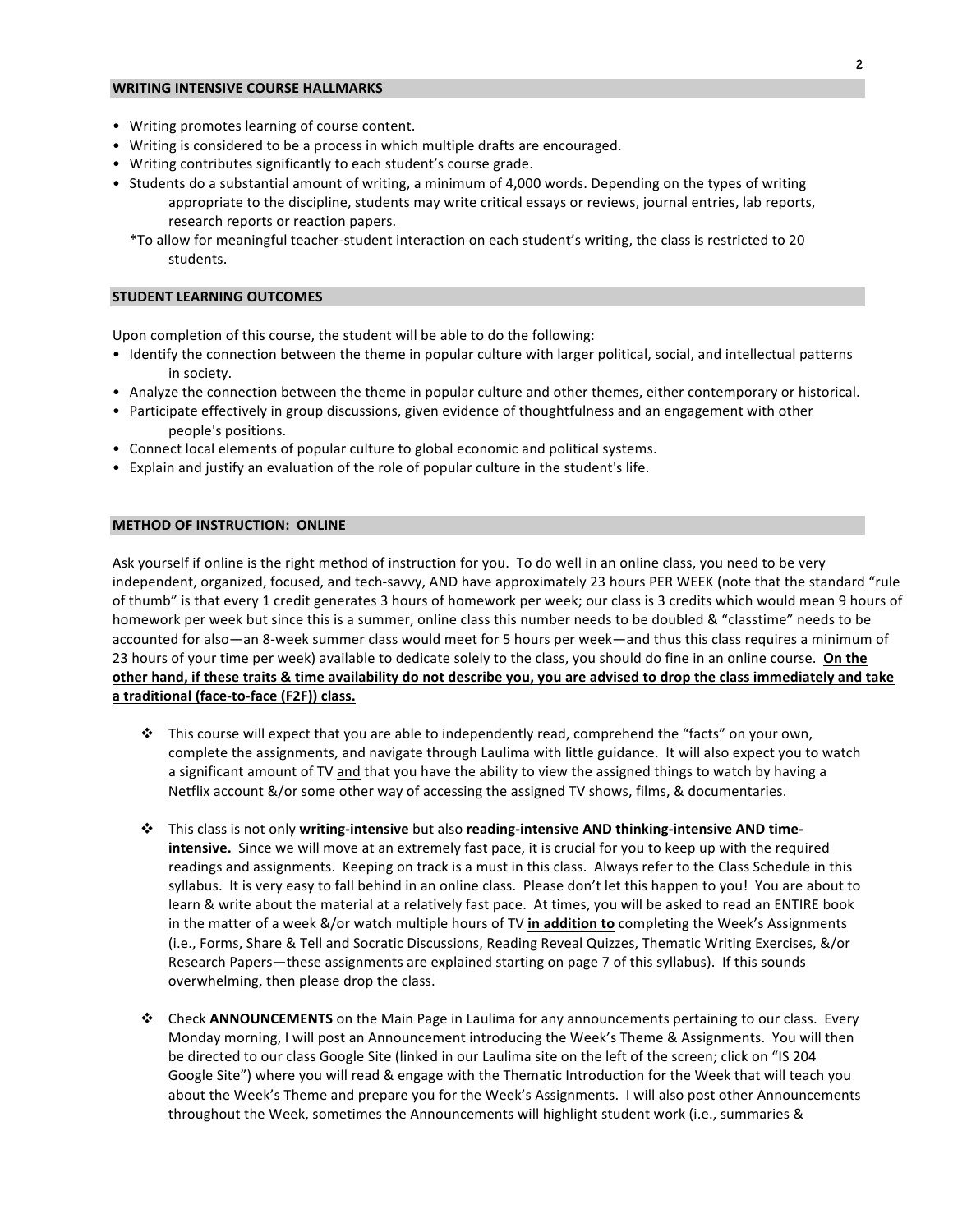conclusions reached in Socratic Discussions and thoughtful insights & well-written statements in other assignments) and remind you of due dates.

- ❖ You should always plan to begin the Week's assignments on Monday. You do not need to complete everything on Monday, but it is recommended that each Monday, you log into Laulima, read the Announcement, engage with the Thematic Introduction in our Google site, participate in the Socratic Discussion Thread that opens on Monday, and begin with the Week's readings &/or things to watch. On Thursday, you should plan to participate in the next Socratic Discussion Thread that opens and also continue reading &/or watching everything that was assigned for the Week. After you have read &/or watched everything that was assigned for the Week, you should then complete the Week's Share & Tell Discussion, Reading Reveal Quiz, &/or Thematic Writing Exercise. Also, note that if you want to, you can get a head start on all assignments (except Discussions which are only open for a given time & Research Papers which require going through all other assignments first in order to prepare for writing them) as they are available at the beginning of the term.
- $\cdot$  You should check your UH email account frequently (you are required to use your UH hawaii.edu email account; however, you can have your mail from this account forwarded to an email account that you more frequently use).
- \* Most assignments will be completed in & submitted through Laulima. However, for your two Research Papers, you will need to either write your papers (drafts & final version) in 1) **Microsoft Word** & email me your papers as a Word attachment **OR** 2) **Google Doc** & shared with me by email **OR** 3) another word processing program as long as you convert your papers to PDF and email me your papers as a PDF attachment to me by the due dates designated in the class schedule (be sure to check for a confirmation email after 24 hours from me indicating that I received your paper). Also, our IS 204 Google Site will require your participation in Forms (i.e., answer the question(s) in the Form) as they appear in the site and will thus be submitted through our Google Site.
- ❖ In general, grading & releasing of Laulima assignments (i.e., Reading Reveal Quizzes & Thematic Writing Exercises; these assignments will automatically be sent to Laulima's Gradebook after graded & released) and grades for Discussions & Forms input into Laulima's Gradebook (I need to manually input these scores as they are not automatically sent) will occur approximately 2-3 days after the due date if not sooner. One thing to keep in mind when checking your grade in Laulima's Gradebook is that if you are missing certain Laulima assignments, the grade that appears for you may be incorrect as I will not input zeroes for missed Reading Reveal Quizzes & Thematic Writing Exercises until our term is over since you have until 7/30 @ 11:59pm to turn these in and if I input a zero prior to you completing the assignment(s), Laulima may not allow you to complete the assignment(s).
- $*$  Make sure you adhere to the due dates to avoid the late penalty after the 48-hour grace period that is assessed for certain late work turned after their due dates. All late work must be turned in by the last day of the semester Sunday, 7/30 @ 11:59pm. After this date, no late work will be accepted as final grades are due ASAP. Also, please note that due to the participatory nature of Discussion Board assignments & Forms, **no** late Discussion Posts & Forms are accepted and there is no grace period. **MOST** work is due by Sunday, 11:59pm of the week in which assigned for. However, for Socratic Discussions and the Forms, the due days & times vary.
- $\cdot$  Two of the requirements of a Writing-Intensive class is a mandatory instructor-student conference (either inperson at Windward Community College in my office, Palanakila 136, by phone, or through Google Chat or Google Video Chat) and the creation of a  $1<sup>st</sup>$  draft for a paper assignment. The mandatory draft of your first Research Paper is due during Week 4 of our class and the mandatory conference will take place sometime during Week 5 of our class (though if you turn in your paper early, we may be able to conference earlier than Week 5, or if you have something planned for Week 5, we may be able to conference sometime during Week 6, though note that you will note have much time to the rewrite your paper as it is due at the end of Week 6). Regardless of whether this conference is conducted in-person or by phone, it is mandatory and thus, failure to participate will result in automatic failure for the class.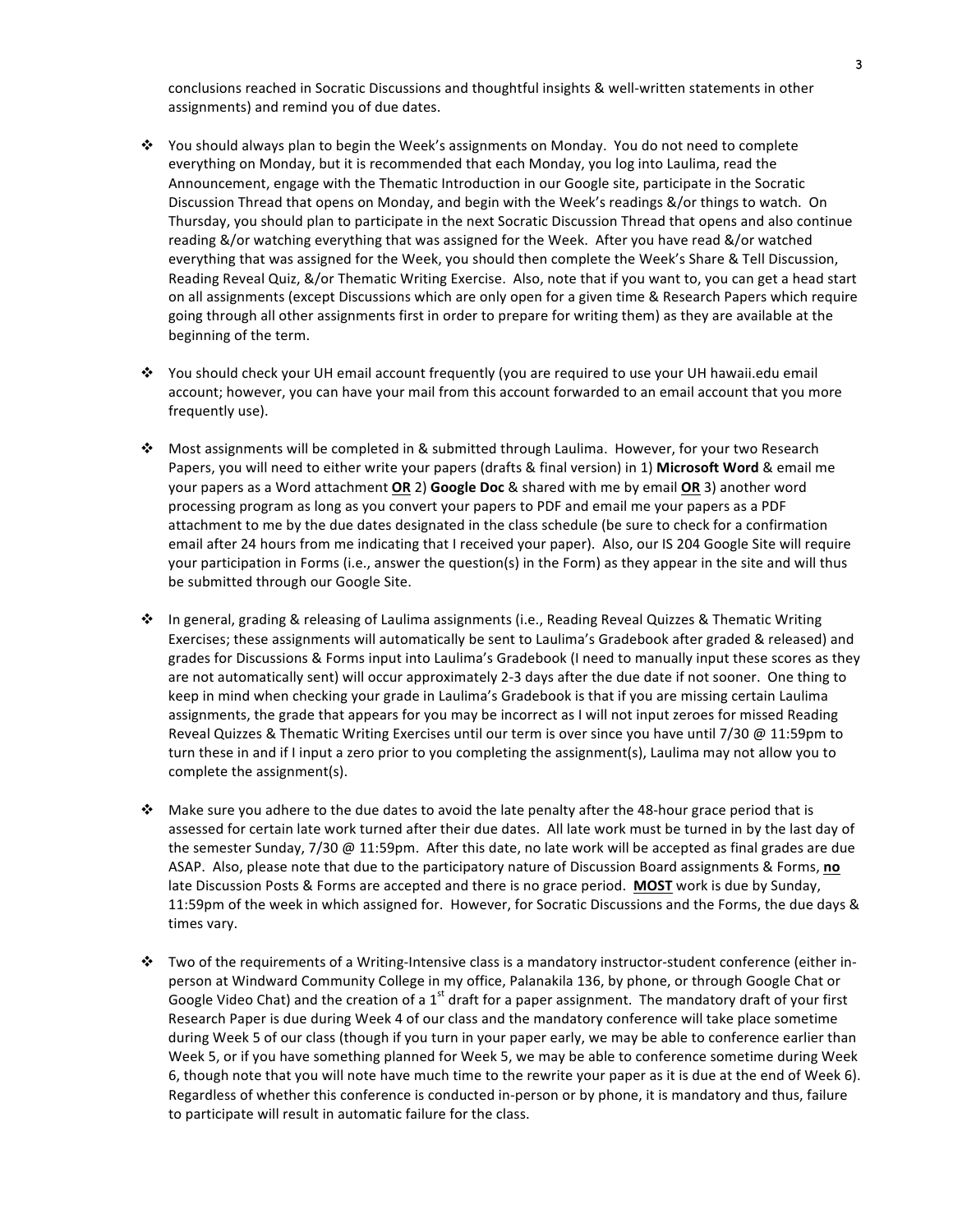$\cdot$  Always remember that communication is one of the keys to success in this class so please let me know if you have extenuating circumstances that are preventing you from participating fully in this class so that we can create a plan of action.

## **THINGS TO NOTE**

- $\cdot$  Seriously consider dropping the class if you find that the topic of the Zombie Apocalypse & Other Doomsday Beliefs does not interest you since lack of interest in a subject corresponds to a negative grade.
- $\cdot$  The definition of Popular Culture is "cultural activities or commercial products reflecting, suited to, or aimed at the tastes of the general masses of people." Accordingly, please note that I utilize the term "Pop Culture References" or "Pop Culture Examples" to signify the various books, TV shows, films, songs, comic books, and video games, etc. that we the people consume. Since this class deals with the Zombie Apocalypse & Other Doomsday Beliefs, our "Pop Culture References" & "Pop Culture Examples" will in some way deal with the Apocalypse (i.e., when the world ends) or the Post-Apocalypse (i.e., what comes AFTER the world ends). "Pop Culture References" and "Pop Culture Examples" can signify the same book, TV show, film, etc. At the same time, why I choose to distinguish "References" from "Examples" is to clarify how each book, TV show, film, etc. will be utilized by our class. For example, when you watch *The Walking Dead*, it is utilized as a "Pop Culture Reference" (i.e., think of a newspaper or textbook, a source that can be referenced for many different kinds of evidence). As you watch *The Walking Dead*, any scene, character, event, idea, dialogue, etc. that you see value in becomes a "Pop Culture Example." In other words, the required reading & viewing list for this class are all "Pop Culture References" and whatever evidence you take away from these references becomes "Pop Culture Examples." For instance, if I ask you to find a "Pop Culture Example" of Dictatorship, then you could utilize Romero's *Land of the Dead* as a Pop Culture Reference. Then, the character of Kaufman in Romero's *Land of the Dead* becomes the "Pop Culture Example."
- ❖ In general, all class activities & assignments revolve around preparing you for the two Research Papers. The first half of the class deals with learning about the history of Apocalyptic Beliefs & how end-of-the-world thinking permeates our society today—remember when the world was suppose to end on December 21, 2012?



We will also explore how Popular Culture manifests apocalyptic beliefs & fears in commercial products such as books, TV shows, films, and video games (i.e., just how is it that zombies became all the rage? Notwithstanding it's tremendous commercial value, why is *The Walking Dead* such a cultural phenomena that has spawned such activities as zombie runs, the Walker Stalker Cruise and now even an entire year-round attraction at Universal Studios Hollywood?). By doing this, we will study how Pop Culture References manifest our own society's fears & anxieties about the state of the world today. Furthermore, we will study how these very commercial products serve as a mirror to understanding, explaining, and criticizing our own present-day society (i.e., the book *World War Z* and the film *Land of the Dead* will be studied for how they serve as metaphors for actions, events, people, ideas, etc. in our current society, and thereby serve as social commentaries on the society we live in—who knew that a gory film about zombies—Land of the Dead—could actually be a powerful social commentary on the ever-widening gap between rich and poor contributing to the death of the American Dream?). The second half of the class looks at life in the Post-Apocalypse through a variety of Pop Culture References (i.e., *The Walking Dead, One Second After*, your own chosen Pop Culture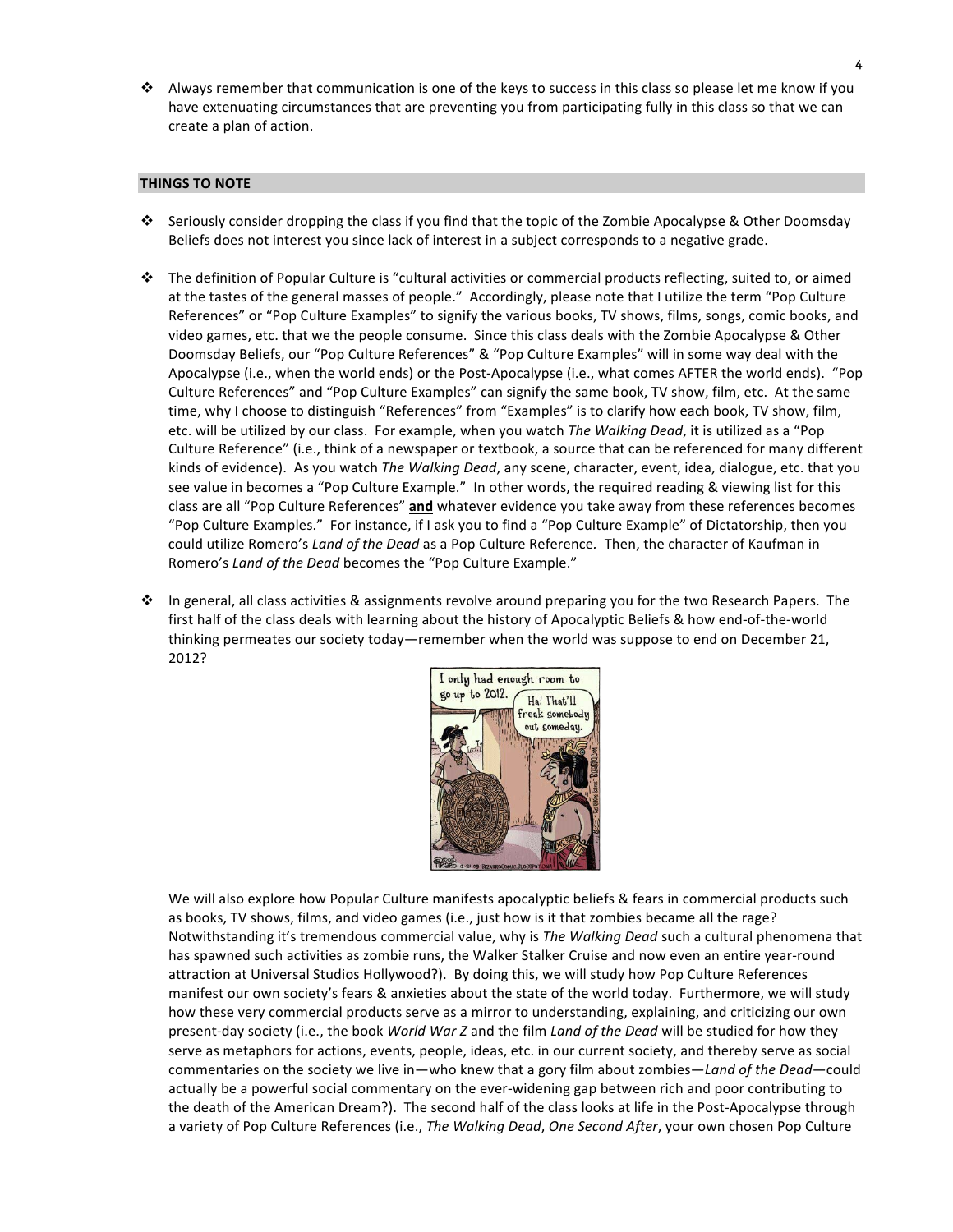References). While you ponder life in the post-apocalypse (i.e., what does it take to survive? Is life even worth living? Is it possible to rebuild civilization to the point that society can flourish & thrive as it did in the before-the-apocalypse-world?), you will confront philosophical & psychological issues that deal with human nature & civilization, and what distinguishes our society from the barbaric state-of-nature. Ultimately, we will confront the rather pessimistic nature of our Pop Culture References to reinforce the Age of Anxiety that people have created for themselves due to man acquiring the power to exterminate one another & annihilate the world as we know it.



- \* Spoiler Alert: We will be viewing, writing about, & discussing specific episodes of The Walking Dead. While it is not required that you have seen all 5 seasons of TWD & to be up-to-date by having seen through Season 7, please note that if you are currently watching the show and not caught up with the most recent season, we *may* inadvertently end up spoiling certain character deaths and events on the show for you.
- **\*** Viewer Discretion is Advised: Please be aware that this class will be viewing TV Shows & Films and reading books/selections that come from the Horror genre which can be quite explicit (i.e., with violence, profanity, nudity, sexual situations, etc.) & scary and usually receives an "MA" (for TV Shows) or "R" (for films) rating. If you are unable to view shows & films or read items such as these, this is probably not the right class for you.

\*This class is designed to be accessible to ALL students. Thus, please take note of the following statement:

## **DISABILITIES ACCOMMODATION STATEMENT**

*If* you have a physical, sensory, health, cognitive, or mental health disability that could limit your ability to fully participate in this class, you are encouraged to contact the Disability Specialist Counselor to discuss reasonable *accommodations that will help you succeed in this class. Ann Lemke can be reached at 235-7448, lemke@hawaii.edu,* or you may stop by Hale 'Akoakoa 213 for more information.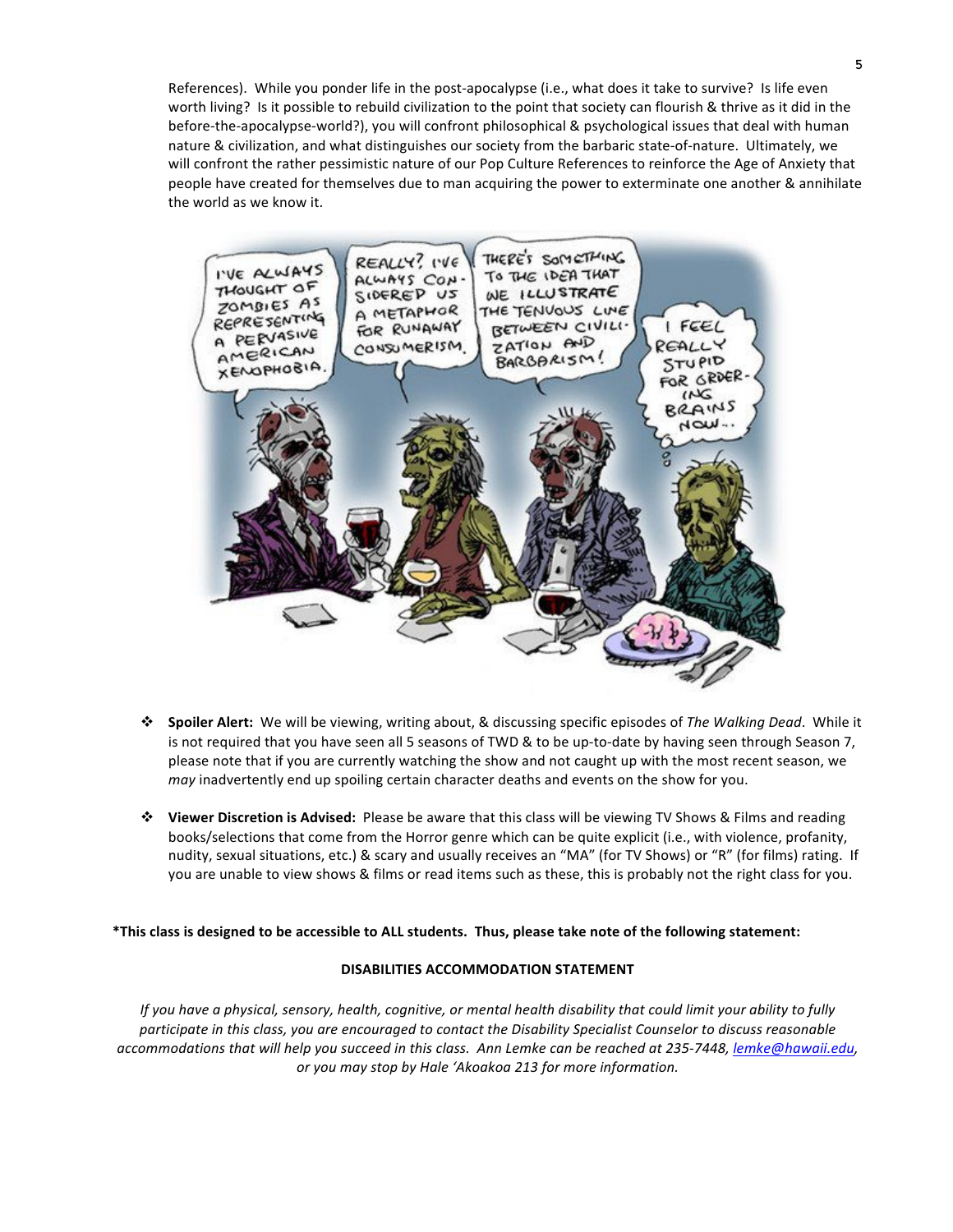#### **REQUIRED LEARNING RESOURCES**

You will need to purchase &/or get access to the following required items for the class:

1. *World War Z* by Max Brooks (Note this book is 99.9% DIFFERENT from the movie World War Z; see picture below)



- 2. One Second After by William R. Forstchen
- 3. Theories of International Politics & Zombies by Daniel W. Drezner
- 4. *Civilization & Its Discontents* by Sigmund Freud
- 5. The following 10 episodes of The Walking Dead: Days Gone Bye (S1E1; note this abbreviation style stands for Season 1, Episode 1), Guts (S1E2), Tell It To The Frogs (S1E3), Vatos (S1E4), Wildfire (S1E5), TS-19 (S1E6), Clear (S3E12), Too Far Gone (S4E8), A (S4E16), No Sanctuary (S5E1). If you have a Netflix subscription you will be able to access these episodes of TWD easily as all 5 seasons are available. Former students have also told me there are other streaming services available online in which to access these episodes though I do not know what these are. If you currently do not have a Netflix subscription or another way to access these episodes, then please note that the first month of Netflix is FREE and you could sign up for a month, watch these episodes, then cancel your membership before the month is over.
- 6. The movie *Land of the Dead*. Please note that Netflix does not have this movie available through their streaming service, only through their DVD rental service. You may be able to find this movie online for free though I do not know of any site where you can do so. However, the movie can be rented from YouTube for \$2.99 (click here).
- 7. Access YouTube for Max Brooks' "Lecture of Opportunity" explaining why he wrote World War Z and how he it serves as a metaphor & social commentary. Note that you only need to watch approximately the first 26:32 minutes (until he starts taking questions from the audience) but feel free to watch more. When you access this in YouTube, you may need to rewind it to the beginning as it seems to be starting at the 10 minute mark, but you need to watch from the beginning.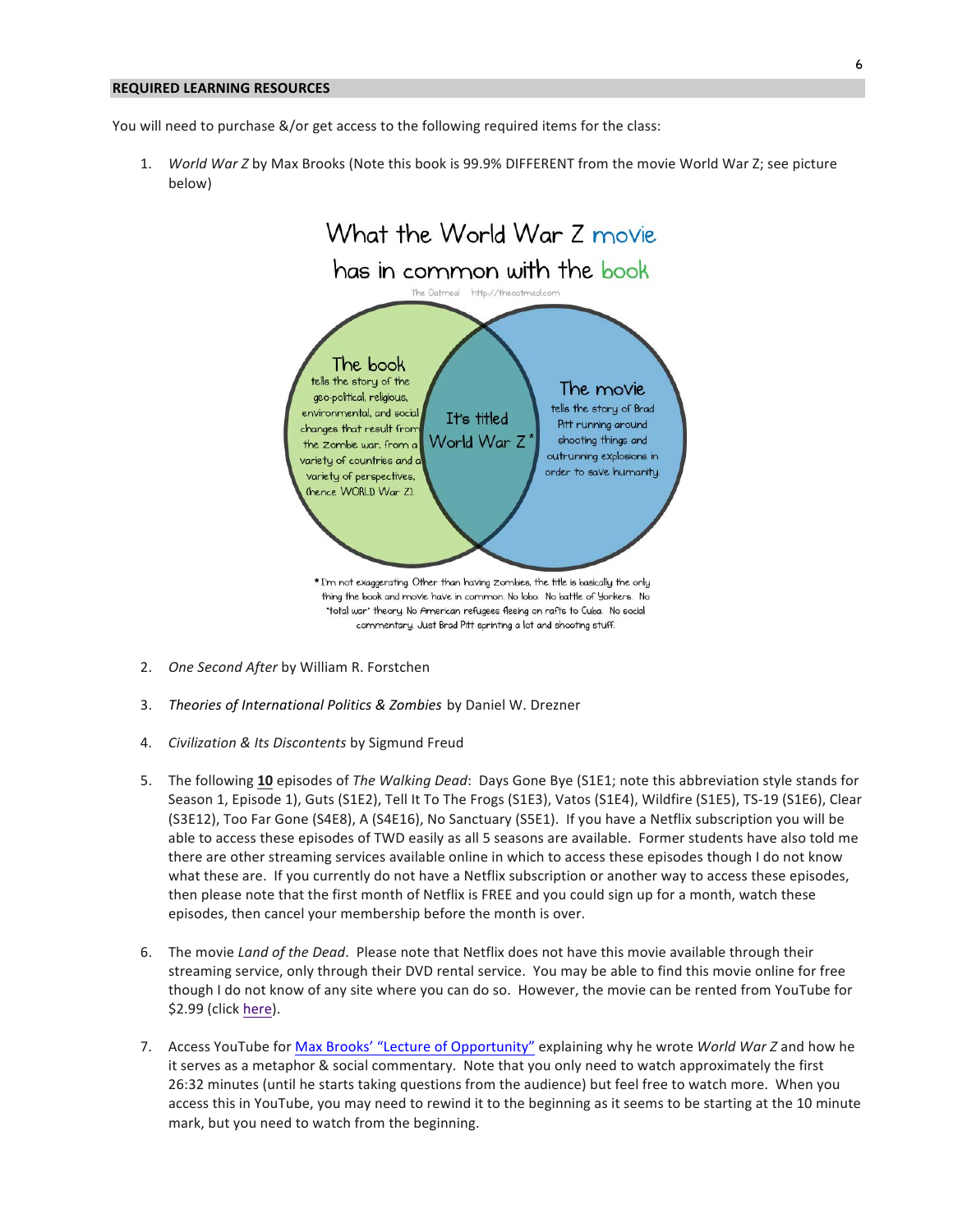#### **COURSE TASKS**

In order to meet the course SLOs and fulfill the Writing Intensive Hallmarks, you will complete the following tasks the course is revolved around:

# **I. DUE BY EMAIL:**

- $\checkmark$  Write 2 Research Papers on the following topics:
	- $\circ$  **Research Paper #1:** Write the Apocalypse NOW Paper (6—8 pages / minimum 1500 words): Evaluate the way in which the American public (i.e., "us") is currently living in an Age of Anxiety as our fears & anxieties about the state of the world today are reflected &/or manifested in popular culture. This analysis will be supported by the arguments put forth by Sigmund Freud in his *Civilization & Its Discontents* and the authors of the following articles: "The Walking Dead in an Age of Anxiety" and "Survivalist Themes in TV Shows, Movies Tap into Fear of the Big Fall." Furthermore, this analysis will be evidenced by the metaphors & social commentaries made by *World War Z* (the book), Land of the Dead, & at least 1 other Pop Culture Reference that relate to current events & issues in order to get a broad understanding of how the Horror genre reflects &/or manifests the fears & anxieties of our society that then make for an Age of Anxiety. The assignments (i.e., Socratic Discussion #1, Thematic Writing Exercise #1 which introduces you to the style of writing that blends theory, fiction, fact, & speculation; Thematic Writing Exercise #2 which is like a mini-version of the Apocalypse NOW Paper; and other assignments) done during Weeks  $1-4$  of our term help to prepare you for writing this paper.
	- $\circ$  **Research Paper #2:** Write The Post-Apocalypse Paper (6—8 pages / minimum 1500 words): Evaluate the way in which people survive, live, and thrive in the post-apocalypse in *One Second After* **&** ALL episodes from *The Walking Dead* TV series that you were required to watch as part of this class & at least 1 other Pop Culture References in order to get a broad understanding of life in the post-apocalypse. This analysis must be supported by the theories of Sigmund Freud and Thomas Hobbes in his *Leviathan*. By combining the specified Pop Culture References and these theories, the paper blends both theory and reality (as evidenced in books, TV shows, movies) in order to create a concrete argument on what life in the post-apocalypse is like and how this post-apocalyptic life depicted by popular culture reflects the tenuous line separating civilization from barbarism in our own world. The assignments (i.e., Socratic Discussion #2, Thematic Writing Exercise #3 which is like a mini-version of the Post-Apocalypse Paper, and other assignments) done during Weeks 5-8 of our term help to prepare you for writing this paper.
	- o Must be typed, double-spaced, include footnote citations as applicable, a Works Cited Page (if applicable), have a topic sentence for each paragraph, have an introduction, body, & conclusion, make use of transitions between sentences, include a word count and be grammatically and mechanically correct. Please remember that when turning in your paper draft, I am not your spell checker or editor. Although I will point out grammatically incorrect sentences and spelling errors, I will not fix your paper for you. If you find that you need help with writing, please visit the online tutoring service Brainfuse for further assistance. Also, please also be sure to read "Things to *Remember for Formal Writing Assignments"* on page 17 of this syllabus.
	- $\circ$  The final draft of The Apocalypse NOW Paper is worth up to 100 points total and final draft of The Post-Apocalypse Paper is worth up to 100 points total. After the grace period of 48-hours, late papers will be assessed a 20% late penalty. Papers will be graded according to the rubric guidelines found in the "IS 204 Research Paper Guidelines & Help (Brainstorming & Preparatory Activities)" folder, then click on the folder for either paper. Plagiarism is so bad that you will automatically fail the class if you do it—so don't!
	- $\circ$  It is **mandatory** that you turn in a draft of The Apocalypse NOW Paper. You will also need to attend a mandatory conference with me regarding your draft during Week 5 of the semester. Failure to turn in this draft &/or attend the conferences will result in a 20% late penalty on the final draft for your paper & may result in failure for the class.
	- $\circ$  Time management is a MUST in this class. Since the due dates are not a surprise, I expect you to **EMAIL** me your paper on-time as either a Word Document, Google Doc or PDF attachment *only* by **the due dates according to the class schedule**. Be sure to check for a confirmation email from me after 24 hours saying I received your paper. Failure to complete either papers will result in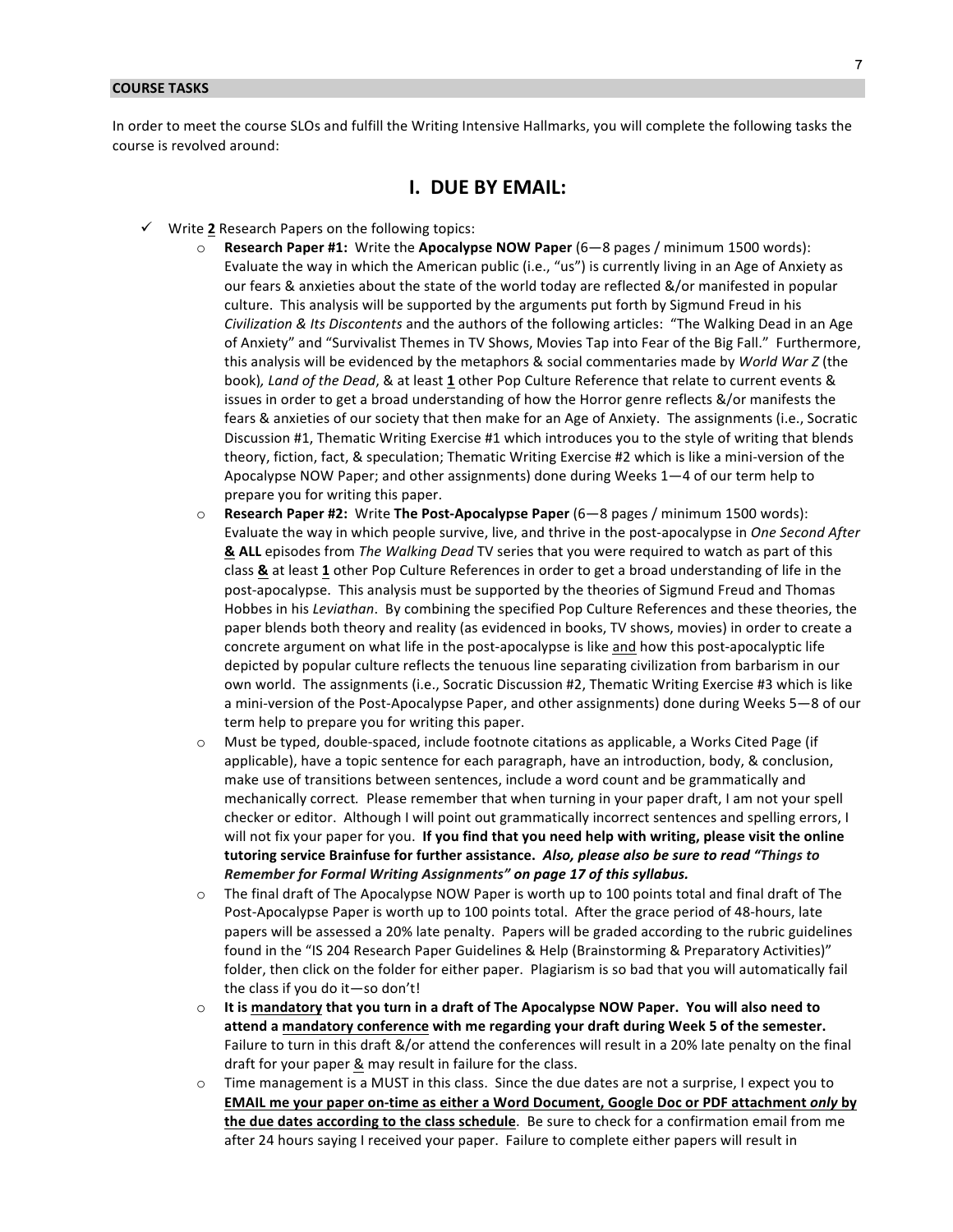automatic failure for the class as the required written word amount for WI classes will not have been met.

# **II. DUE IN LAULIMA:**

- Write 3 Thematic Writing Exercises: These are formal, objective writing assignments (accessed in the "Thematic Writing Exercises" icon to the left of the screen in our class Laulima site) each worth up to 20 points total that entail writing concise, yet well-evidenced & thoroughly explained, essays on specific questions utilizing a specified format due on designated days according to the Class Schedule which will always be on a Monday by 11:59pm. Late Thematic Writing Exercises will continue to be accepted in Laulima until Sunday, 7/30 @ 11:59pm; however, any Thematic Writing Exercise completed after the 48-hour grace period will be assessed a late penalty of 20%. Be sure to read "Things to Remember for Formal Writing Assignments" on page 17 of this syllabus for guidance on how to structure your writing.
	- $\circ$  Specific Format for Thematic Writing Exercises:
		- 1. Introduction: Write a 1-sentence thesis to serve as the essay's introduction. Do not write any more sentences in the introduction.
		- 2. Body of the Essay Paragraph #1: Write a minimum 5-sentence / maximum 9-sentence paragraph that explains **one** piece of evidence that supports the thesis.
		- 3. Body of the Essay Paragraph #2: Write a minimum 5-sentence / maximum 9-sentence paragraph that explains **one** piece of evidence not already used that supports the thesis.
		- 4. Body of the Essay Paragraph #3: Write a minimum 5-sentence / maximum 9-sentence paragraph that explains **one** piece of evidence not already used that supports the thesis.
		- 5. Conclusion: Write a 1-sentence concluding remark to serve as the essay's conclusion. Do **not** write any more sentences in the conclusion.
	- $\circ$  Questions for Each Thematic Writing Exercise:
		- **Thematic Writing Exercise #1:** If a zombie outbreak were to happen during the presidency of Donald Trump, which theory or theories of international politics described in Daniel W. Drezner's *Theories of International Politics & Zombies* would best dictate how President Trump would respond to this threat of zombies, why he would respond in this manner, & whether or not U.S. society would survive? In order to answer this question, you will need to have both read *Theories of International Politics & Zombies* and read at least 2 credible recent news articles concerning President Donald Trump's views &/or implemented policies to utilize as evidence in your writing (see the Week's Announcement posted in our class Laulima Site for links to articles you can utilize &/or you can also research your own articles).
		- **Thematic Writing Exercise #2:** How can George Romero's film *Land of the Dead* serve as a metaphor for the widening gap between rich and poor that can contribute to an Age of Anxiety in our current American society? In order to answer this question, you will need to have both watched *Land of the Dead* and read at least 2 credible recent news articles concerning the socio-economic problems Americans currently face that make achieving the American Dream very difficult to utilize as evidence in your writing (see the Week's Announcement posted in our class Laulima Site for links to articles you can utilize &/or you can also research your own articles).
		- **Thematic Writing Exercise #3:** How does the TV show *The Walking Dead's* depiction of characters surviving in a post-apocalyptic Hobbesian State of Nature reflect (or serve as a metaphor for) the tenuous line separating civilization from barbarism in our own world (i.e., reality)? In order to answer this question, you will need to have watched all of the required episodes of *The Walking Dead* and read the selection from Thomas Hobbes' Leviathan and at least 2 credible recent news articles that call into question, either implied or explicitly, just how civilized the world today is to utilize as evidence in your writing (see the Week's Announcement posted in our class Laulima Site for links to articles you can utilize &/or you can also research your own articles).
- $\checkmark$  Complete 2 Reading & Watching Quizzes found in the "Reading & Watching Quizzes" icon in our class Laulima site. Each quiz will consist of a variety of multiple choice, true or false, and short answer questions worth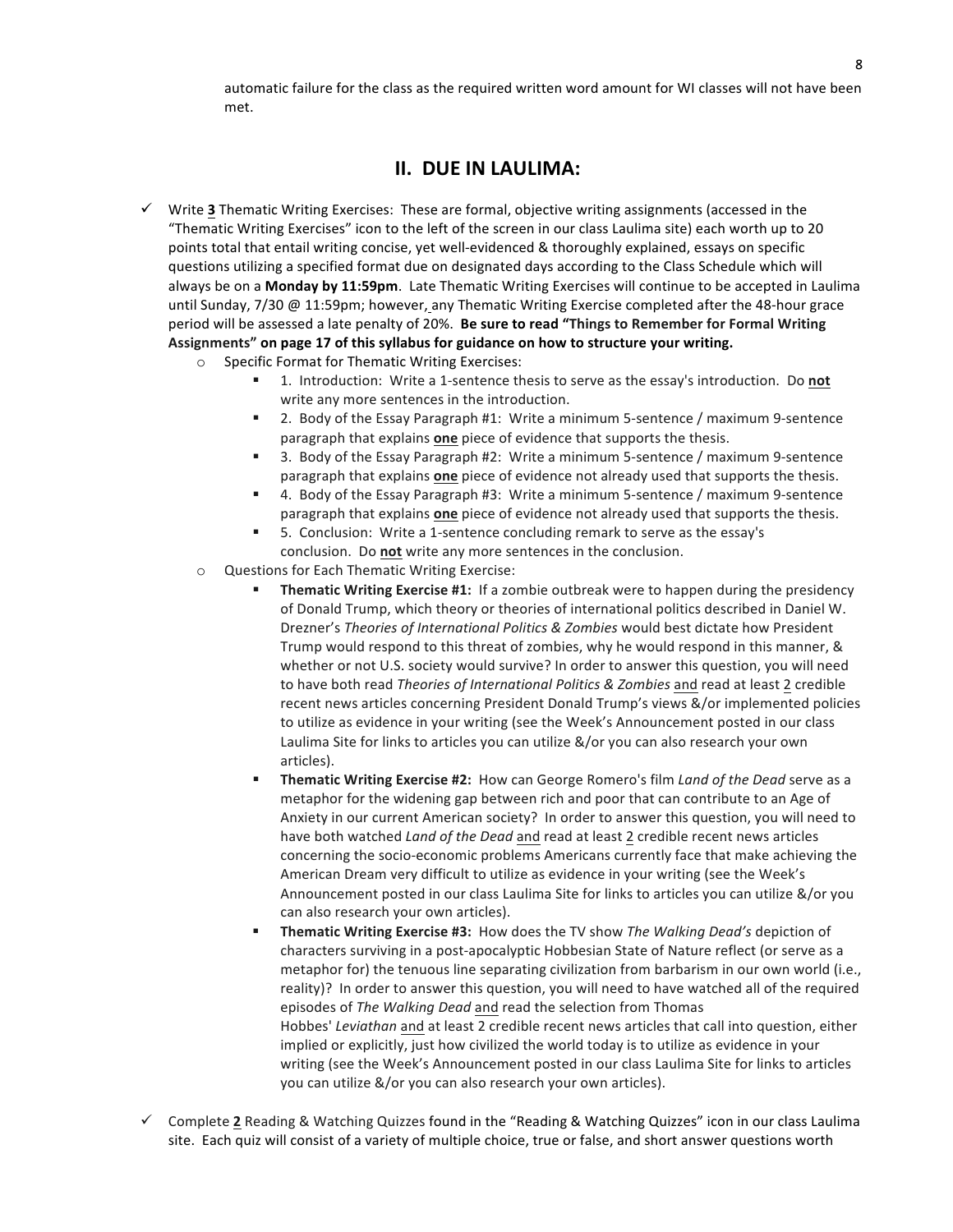different amounts of points for a total of 30 points possible. You will have unlimited time to complete the task, which will allow you to complete the quiz while you read or watch the assigned things, but **only one** submission is allowed. Also be sure to SAVE your answers if you have not completed the quiz and are not ready to submit! These quizzes assess your comprehension of the assigned readings & things to watch, including the Thematic Introduction (which includes any readings & videos linked within the Thematic Introduction), any assigned readings found in the Weekly Readings Folder in the Resources icon in our class Laulima site (though these readings are also linked within each Thematic Introduction) and any texts (i.e., *Civilization & Its Discontents, Theories of International Politics & Zombies, World War Z, and One Second*  After), and any assigned things to watch for either Weeks #1—#3 or Weeks #5—7. Quiz #1 will be made available at the start of term because it would be a good idea to review what the quizzes will ask you so that you're aware of these questions as you learn the material for the first half of our class. You can even start taking the quiz but be sure to save your answers! Quiz #2 will be made available at the start of Week #5 (i.e., when the second half of our class starts). Quizzes must be completed by its specified due date in the syllabus which will always be on a **Sunday by 11:59pm**. Late quizzes will continue to be accepted in Laulima until Sunday, 7/30 @ 11:59pm; however, any quiz completed after the 48-hour grace period will be assessed a late penalty of 20%.

- √ Participate in 6 Share & Tell Discussions found in the "Discussion Board" icon in our class Laulima site (click on "Discussion Board" icon in Laulima to access). Other than the first discussion which is your Introduction to the class discussion, the topics of the 5 other Share & Tell Discussions are yet to be determined (this is because sometimes, something quite recent occurs that I would like to share & discuss with the class and thus, this flexibility will help to keep the class current). Discussions will be graded on how well you follow the guidelines listed below (note that the Discussions only allow you to REPLY to the post that I have set up):
	- $\circ$  The instructions will be this: in your reply, please 1) answer the question that I post in 5–7 complete sentences, and 2) respond to the student's response that directly precedes your reply with 2-3 complete sentences. In other words, if you are the first student to reply to this post, then you are to 1) answer the question, and 2) reply to what I write about. Another example is if you are the 10th student to reply, then you will be 1) answering the question that I post below, and 2) replying to the reply of the 9th student. If you have any questions about this, please email me.
		- Your **answer** to the question that I post should consist of 5-7 complete sentences that are ORIGINAL in thought (and not just a paraphrase of the comments that preceded it).
		- Your **response** to the student's response that directly precedes yours should consist of 2-3 complete sentences of **why** you agree or disagree with this student's response. In other words, don't just say you agree or disagree. Always **explain** your position (i.e., what you found thoughtful, insightful, etc. about the previous student's response).
		- For these Discussions, each Post that answers the question I posted is worth up to 2.5 points, and your reply to student post directly preceding your post is worth up to 1.5 points for a total of 4 points for each of these Discussions.
		- The Share & Tell Discussion Post for the week will always be due on the **Sunday by 11:59pm** of the week in which it was assigned. Due to the collaborate & interactive nature of Share & Tell Discussions, no late Discussion Posts will be accepted, regardless of reason. If you are unable to post in the Discussion Board, please EMAIL me what you would have posted in the Discussion by the deadline. ACCESS to the Discussion will be LIMITED to Monday through Sunday for the week that it is assigned.
	- o In general, always remember the following Discussion Board Rules:
		- Always be mindful that you are RESPECTFUL of what your classmates have to say. Negative comments will NOT be tolerated. Please note that one of WCC's core values is Ho'ihi *(Respect).* This includes cultural awareness & aloha, student voice, 'ohana-style *inclusiveness, and LGBTI Safe Zones. Discussion forums will NOT be used to discriminate against or put down your fellow students or other cultures & religions. If you conduct* yourself in a way that disparages others, then you are in direct violation of the Student Code of Conduct and you will be dealt with appropriately (which could mean removal from class).
		- Always **remember** that discussions are meant to provoke critical thinking on a given topic. Although you may disagree with what I or your fellow classmates have to say, I expect you to always be **respectful** in your disagreement.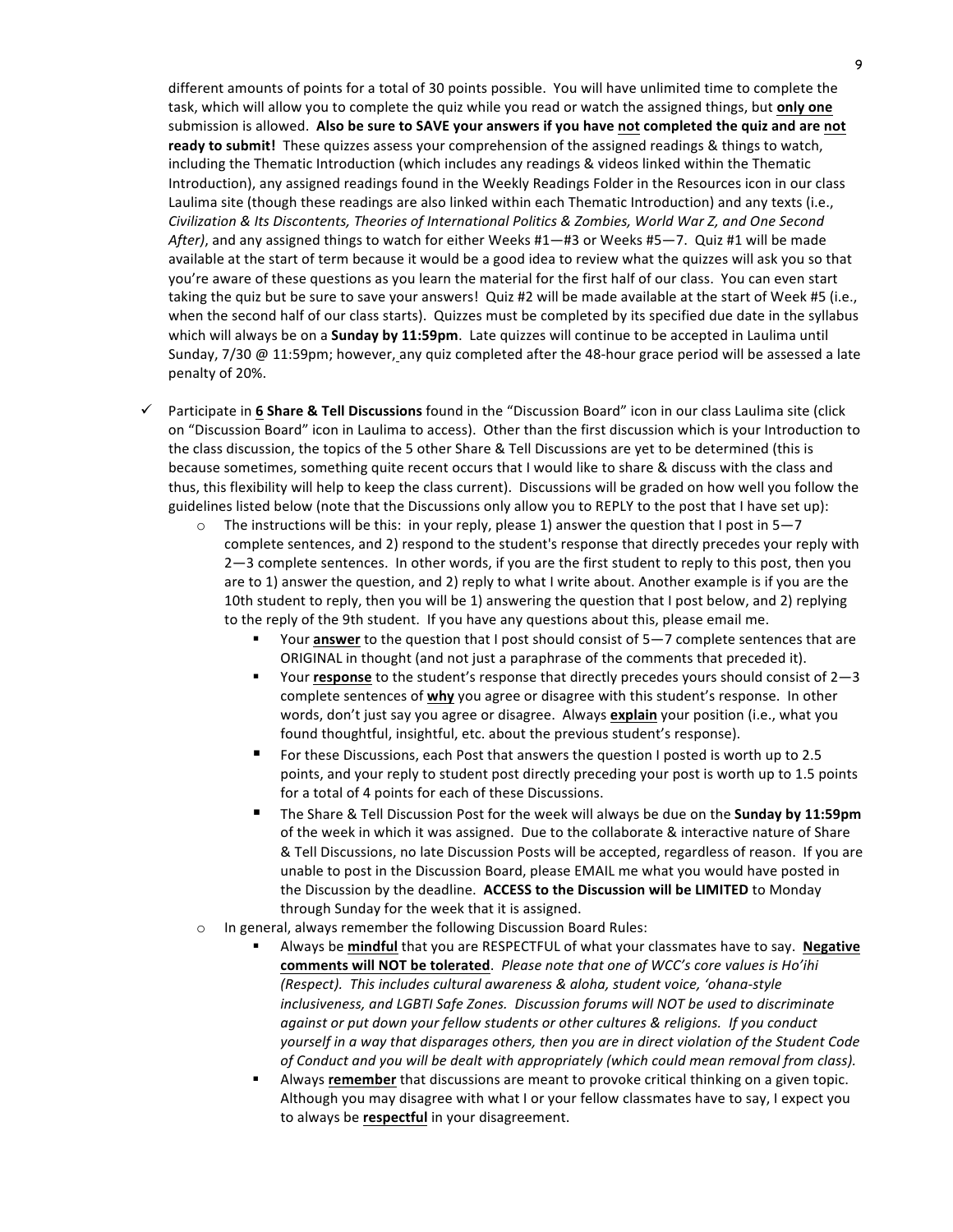- Note that you need to write at least the minimum amount of complete sentences for each post as designated about. You may always write more complete sentences above the suggested limit.
- √ Participate in ALL 12 Discussion Threads for the 2 Socratic Discussions found in the "Discussion Board" icon in our class Laulima site (click on "Discussion Board" icon in Laulima to access). Refer to the class schedule to see assigned Discussion Threads (look at Week #1 for Discussion Thread due dates for Socratic Discussion #1 and Week #5 for Discussion Thread due dates for Socratic Discussion #2) for the week (I will also remind you of the Socratic Discussions in Announcements in Laulima). Discussions will be graded on how well you follow the guidelines listed below (note that the Discussions only allow you to REPLY to the post that I have set up):
	- $\circ$  The instructions for Socratic Discussions are the following: 1) read through all of the student responses prior to yours (if you are not the first to post), 2) answer the question(s) I post in 1-3 sentencing and note that if you realize that your answer is similar to that of one or more other students' answers, you will need to write a response that takes note of this similarity. For example, you should write something like "I agree with [insert student(s) name(s)] because \_\_\_\_\_\_\_.", and 3) be mindful of the Discussion Board Rules listed above in the Share & Tell Discussion Board as these rules also apply here.
	- $\circ$  Note that Socratic Discussion Threads are only open for a few days, and thus, have variable due dates & times. Please see Week #1 for the due dates for Socratic Discussion #1 and Week #5 for the due dates for Socratic Discussion #2. Due to the collaborate & interactive nature of Socratic Discussions, no late Discussion Thread Posts will be accepted, regardless of reason. If you are unable to post in the Discussion Board, please EMAIL me what you would have posted in the Discussion by the deadline. ACCESS to the Discussion Thread will be LIMITED to only the days it is assigned for.
	- $\circ$  Each Discussion Thread post is worth up to 1 point total.

# **III. DUE IN OUR CLASS GOOGLE SITE:**

- $\checkmark$  Participate in 11 Forms found in the Thematic Introductions in our class Google Site (accessed in our Laulima site on the left of the screen; click on "IS 204 Google Site." Other than Form #1 which is found on the "Welcome to IS 204!" page, all other forms are found within each Thematic Introduction assigned for the Week.
	- $\circ$  Each Form is worth up to 4 points total. Forms will ask one or more questions that will engage you with the Thematic Introduction assigned for the Week. Questions will thus make you ponder the Theme for the Week and will help to prepare you for other course tasks. I will also share some of your answers from the Week's Form(s) in an Announcement posted on Fridays as a method of collaborative learning so that we can learn & gain insight from one another.
	- $\circ$  **Forms will always be due by Friday @ 6:00am for the Week in which they were assigned.** Also, since I will be using Forms to create an Announcement of collaborative student insights, summaries &/or conclusions to send out later in the day on Friday, no late Forms will be accepted regardless of reason.

#### **ASSESSMENT TASKS AND GRADING\***

| *Note: You will be writing a minimum of 16 pages (x 250 words per page = 4000 words) total in this class: |                       |                  |                                     |  |
|-----------------------------------------------------------------------------------------------------------|-----------------------|------------------|-------------------------------------|--|
| Apocalypse NOW Paper                                                                                      | (6 pages minimum)     |                  | $= 100$ points (25% of final grade) |  |
| The Post-Apocalypse Paper                                                                                 | (6 pages minimum)     |                  | $= 100$ points (25% of final grade) |  |
| 3 Thematic Writing Exercises                                                                              | (1 page minimum)      | x 20 points each | $= 60$ points (15% of final grade)  |  |
| 6 Reading & Watching Quizzes                                                                              |                       |                  | $= 60$ points (15% of final grade)  |  |
| 6 Share & Tell Discussions                                                                                | $(1/3)$ page minimum) | x 4 points each  | $= 24$ points (6% of final grade)   |  |
| 12 Socratic Discussion Threads                                                                            | x 1 point each        |                  | $= 12$ points (3% of final grade)   |  |
| 11 Forms                                                                                                  | x 4 points each       |                  | $= 44$ points (11% of final grade)  |  |
|                                                                                                           |                       |                  | $= 400$ points total                |  |

*\*Everyone starts the class with an "A" (400 points)! What you do with your "A" is now up to you!*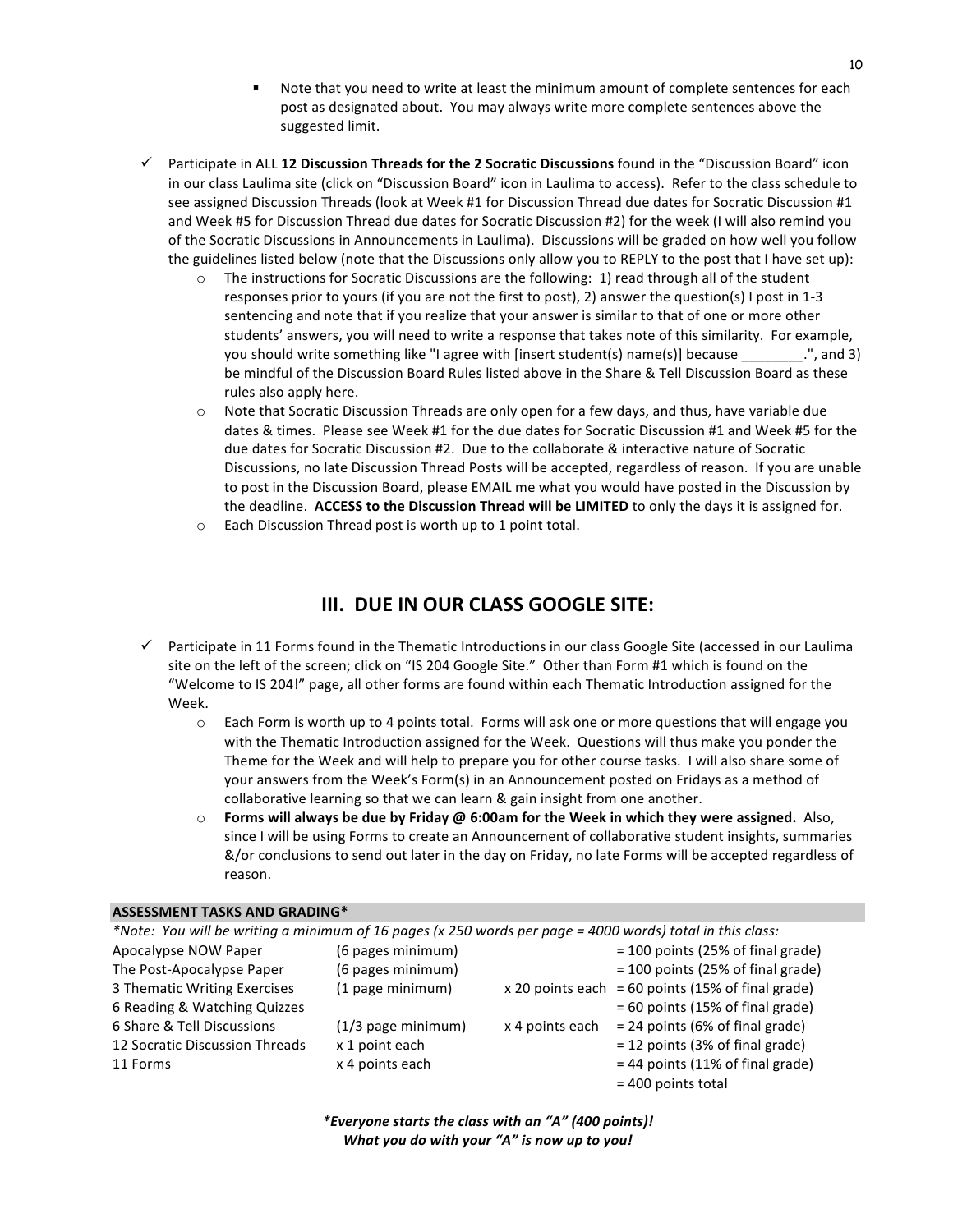| To keep your | You can't lose more than | Which means              |
|--------------|--------------------------|--------------------------|
|              | 40 points                | $A = 360$ points & above |
|              | 80 points                | $B = 320$ points & above |
|              | 120 points               | $C = 280$ points & above |
| D            | 160 points               | $D = 240$ points & above |

\*(Hopefully, this will not happen, but if it turns out that more than 160 points is lost, an "F" for the class will result.)

\*The "N" grade is only given in circumstances in which the student has worked conscientiously, attended regularly, finished all work, fulfilled course responsibilities, and has made measurable progress. However, either the student has not achieved the minimal student learning outcomes and is not prepared to succeed at the next level, or the student has made consistent progress in class but is unable to complete the class due to extenuating circumstances, such as major health, personal, or family emergencies. The "N" grade is **NOT** given in circumstances in which you have NOT made consistent progress in the class &/or attended class regularly.

## **CLASS SCHEDULE**

\*The class is set up so that you complete the following tasks in this general order for EACH thematic unit that corresponds to the assigned readings & things to watch:

- 1.  $\Box$  **READ:** read the assigned readings for the week. This includes reading all Announcements posted in our Laulima site & Thematic Introductions found in our class Google Site. This also includes other readings that come from the required texts (*World War Z, One Second After, Theories of International Politics & Zombies, Civilization* & Its Discontents) and supplemental readings found in the Resources icon in Laulima, click on the "Weekly Readings Folder," then click on specified folder for the week (i.e., Week #1 Readings, Week #2 Readings, and Week #3 Readings). Note, though, that these supplemental readings are also linked within specific Thematic Introductions found in our class Google Site. Please note that at times, if I come across a pertinent source, I may include it in the Announcement post as required reading. You can start reading the assigned readings even before the Week in which they are assigned for. A good place to start would be with reading One Second After as this is a pretty-straightforward novel.
- 2.  $\odot$  **WATCH:** watch the assigned TV shows, films,  $\&$ /or documentaries for the Week. You will need to have access to Netflix or another streaming service & YouTube to access the assigned things to watch for the Week. You can start watching the assigned things to watch even before the week in which they are assigned for.
- 3. **(1) ENGAGE:** participate in collaborative activities by completing the assigned Forms found in our class Google site. Note that Forms will always be due by Friday 6:00am for the week in which assigned. Forms, though, will be open from the beginning of the term in case you would like to complete them early.
- 4. **\*** DISCUSS: post in the assigned Discussions (Share & Tell and Socratic Discussions) for the Week (found in the "Discussion Board" icon). Discussions are only available for the exact time period in which they are assigned for (check Class Schedule for due dates).
- 5. **© COMPLETE:** complete the assigned Reading & Watching Quiz &/or Thematic Writing Exercise for the Week. These assignments are found in our class Laulima site and always due by Sunday, 11:59pm for the week in which assigned.
- 6.  $\otimes$  **WRITE:** write the designated Research Paper in a logical, well-structured, grammatically & mechanically correct manner. Research Papers are emailed to me as either a Word Document, Google Doc or PDF.

\*Think of everything you do in class as a pyramid, which then builds up to a Research Paper:

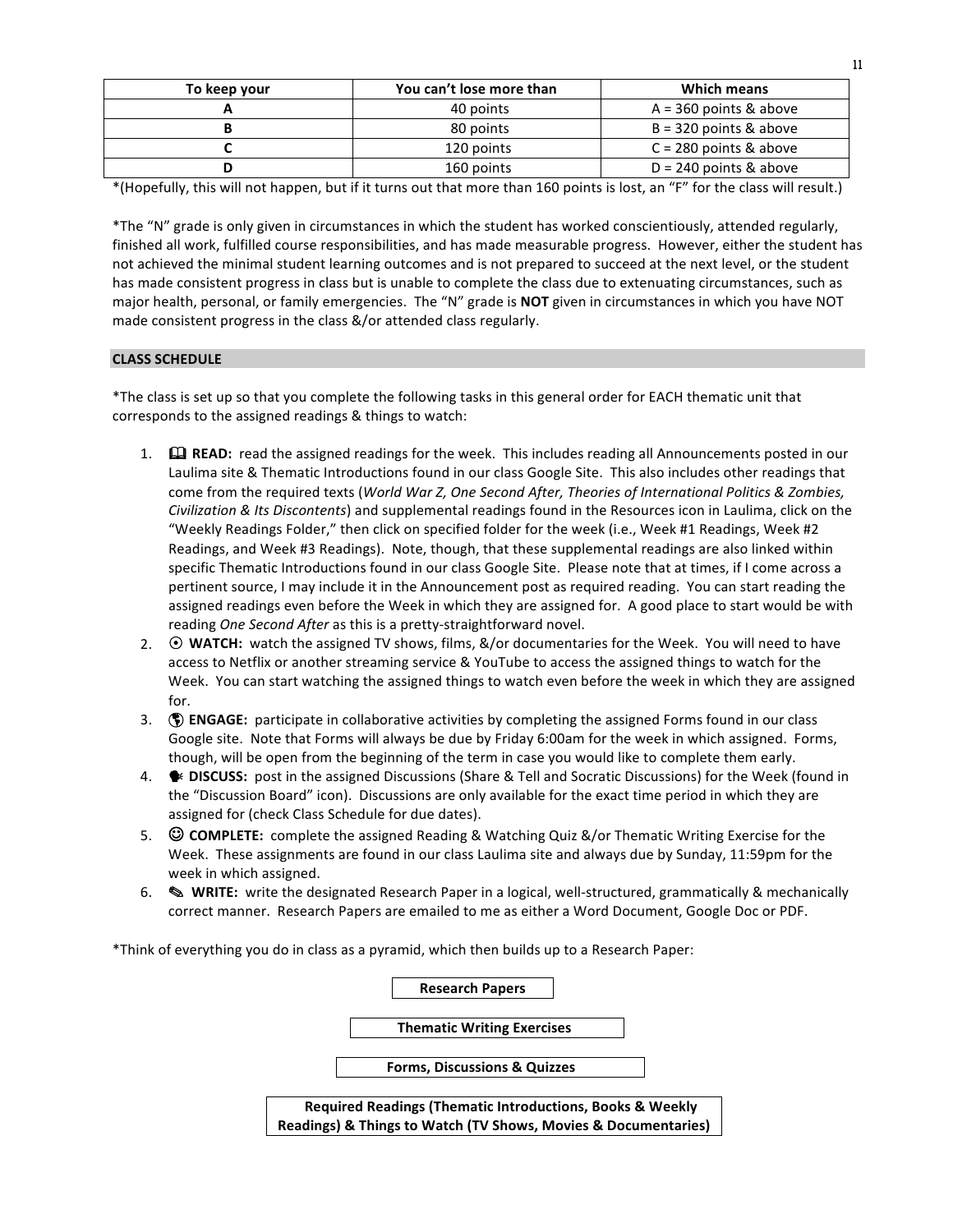#### **WEEK ONE: Monday, 6/5 through Sunday, 6/11:**

#### **Week #1 Theme: The Apocalypse in Pop Culture**

#### **TO DO:**

- ❖ Read syllabus thoroughly & familiarize yourself with our course in Laulima & our Google site (our Google site is linked from our class Laulima site; click on the icon "IS 204 Google Site" to the left of screen in Laulima to access).
- $\cdot$  $\cdot$  $\cdot$   $\cdot$  Got questions: If you have questions related to course tasks, topics, and materials, **EMAIL me** for the fastest response. If you have any computer related questions, including questions on problems encountered when using Laulima, please contact the WCC Computing Help Desk at 235-7314 OR the UH Computing Help Desk at 956-8883.

#### $\div$  **EQ READ** /  $\odot$  WATCH /  $\circled{F}$  ENGAGE:

- $\circ$   $\Box$  The Week #1 Introduction Announcement posted in the Homepage of our class Laulima site Monday morning & any other Announcements posted throughout the week.
- $\circ$  ( $\bullet$ ) Welcome to IS 204: The Zombie Apocalypse posted in our class Google Site (linked from our class Laulima site; click on the icon "IS 204 Google Site" to the left of screen in Laulima to access; this page is the homepage of the Google Site). Be sure to fill out Form #1 by Friday, 6/9 @ 6:00am.
- $\circ$  ( $\circ$ ) Thematic Introduction #1 posted in our class Google Site (linked from our class Laulima site; click on the icon "IS 204 Google Site" to the left of screen in Laulima to access; then click on "Thematic Introductions" link). **Be sure to fill out Forms #2, #3, #4 & #5 by Friday, 6/9 @ 6:00am.**
- $\circ$   $\Box$  Week #1 Readings which is accessed in either Thematic Introduction #1 or in the Resources icon in our class Laulima site, click on the "Weekly Readings Folder," then click on "Week #1 Readings." These are the readings in the folder:
	- "Be Honest: Apocalypse Seems Kind of Exciting in a Way" by Nicole Saidi
	- "Survivalist Themes in TV Shows, Movies Tap into Fear of the Big Fall" by Mary McNamara
	- "Conflict is a Failure of Civilization" by Peter Brooks
- o  $\Box$  *Civilization & Its Discontents* by Sigmund Freud
- \* SHE DISCUSS: Introduce yourself in the "Share & Tell Discussion #1: Introduce Yourself!" discussion forum found in the "Discussion Board" icon on the left side of screen in Laulima. In this discussion, you will introduce yourself to your fellow classmates. Also, you will share your results from the following two The *Walking Dead* assessments: 1) Which Character (on *The Walking Dead*) Are You? & 2) How Long Would You Survive a Zombie Apocalypse? Please only share your results from the FIRST time you take the assessments. While some students like to retake the assessments to get better characters &/or survive longer, I would appreciate it if you only share your results from the first time you take the assessments. The DUE DATE for completion is **Sunday, 6/11 @ 11:59pm.**
- $\diamond$  **DISCUSS:** Answer each discussion thread in the "Socratic Discussion #1: Pop Culture in an Age of Anxiety" discussion forum found in the "Discussion Board" icon on the left side of screen in Laulima. Note that there will be a total of 6 discussion threads for this Socratic Discussion over the course of approximately 3 weeks and that discussion threads are revealed in **sequence** and once the next discussion thread is revealed, you will not be able to participate in the previous discussion thread. Also, due to the collaborative, interactive, and cumulative nature of Socratic Discussions, you will not be able to complete each discussion thread at the same time. The following is a listing of the open & close dates for the discussion threads for Socratic Discussion #1: Pop Culture in an Age of Anxiety:
	- o **Discussion Thread #1: opens Monday, 6/5 @ 10:00am and closes Thursday, 6/8 @ 6:00am**
	- o **Discussion Thread #2: opens Thursday, 6/8 @ 10:00am and closes Monday, 6/12 @ 6:00am**
	- o **Discussion Thread #3: opens Monday, 6/12 @ 10:00am and closes Thursday, 6/15 @ 6:00am**
	- o **Discussion Thread #4: opens Thursday, 6/15 @ 10:00am and closes Monday, 6/19 @ 6:00am**
	- o **Discussion Thread #5: opens Monday, 6/19 @ 10:00am and closes Thursday, 6/22 @ 6:00am**
	- o **Discussion Thread #6: opens Thursday, 6/22 @ 10:00am and closes Monday, 6/26 @ 6:00am**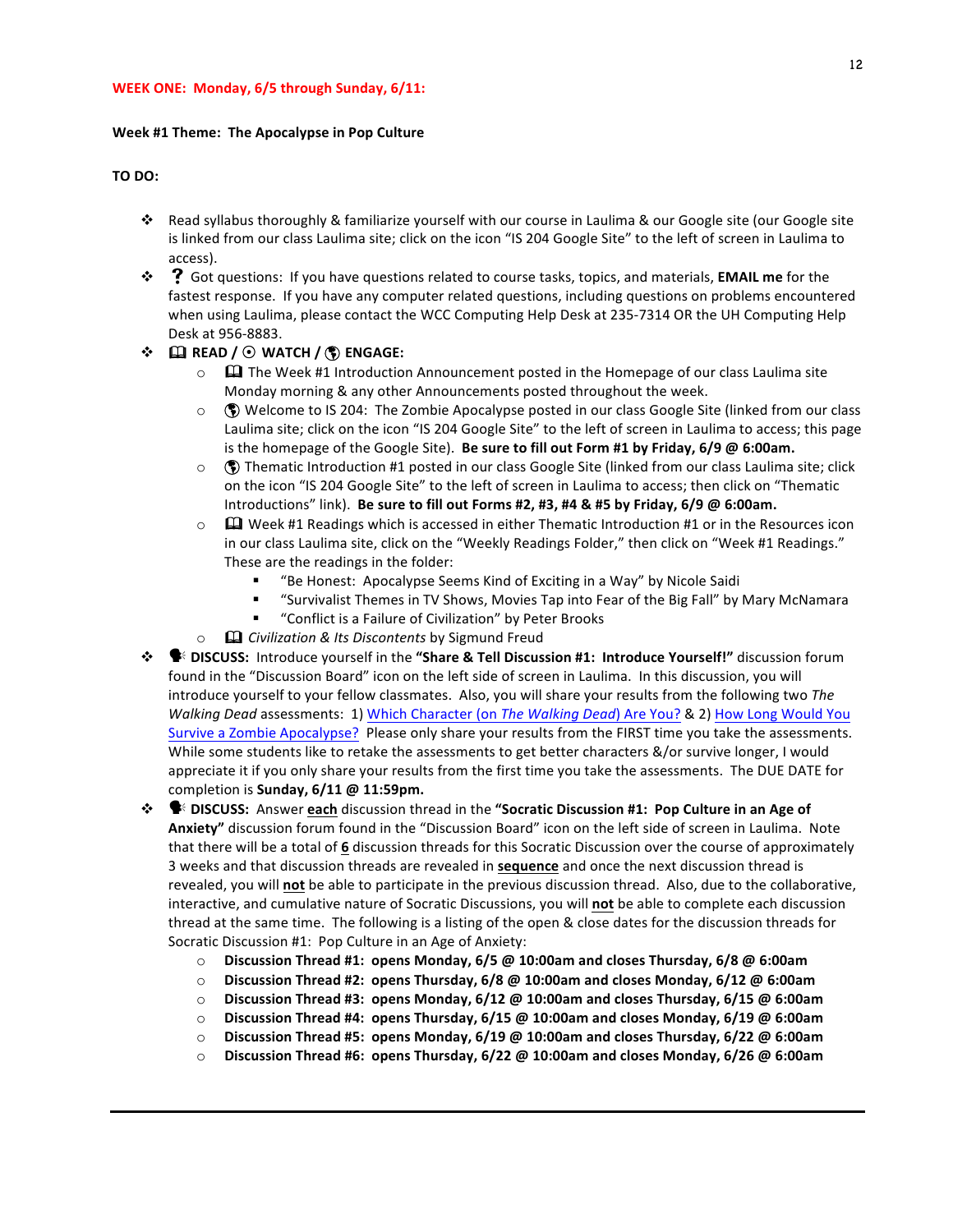## **WEEK TWO: Monday, 6/12 through Sunday, 6/18:**

## Week #2 Theme: Apocalypse NOW & The Zombie Apocalypse as Social Commentary & Metaphor, Part I

## **TO DO:**

# $\cdot \cdot \quad \blacksquare$  READ /  $\odot$  WATCH /  $\binom{6}{5}$  ENGAGE:

- $\circ$   $\Box$  The Week #2 Introduction Announcement posted in the Homepage of our class Laulima site Monday morning & any other Announcements posted throughout the week.
- $\circ$  ( $\circ$ ) Thematic Introduction #2 posted in our class Google Site (linked from our class Laulima site; click on the icon "IS 204 Google Site" to the left of screen in Laulima to access; then click on "Thematic Introductions" link). Be sure to fill out Forms #6 & #7 by Friday, 6/16 @ 6:00am.
- $\circ$   $\Box$  Week #2 Readings which is accessed in either Thematic Introduction #2 or in the Resources icon in our class Laulima site, click on the "Weekly Readings Folder," then click on "Week #2 Readings." These are the readings in the folder:
	- **On Population by Thomas Malthus**
	- **"** "The Walking Dead in an Age of Anxiety" by Michael J. Totten
	- "Get Ready Hawai`i" by Tiffany Hill, David Thompson & Katrina Valcourt
	- "When There's No More Room in Hell, The Dead Will Shop the Earth: Romero and Aristotle on Zombies, Happiness, and Consumption" by Matthew Walker
- o  $\Theta$  Max Brooks' "Lecture of Opportunity" on YouTube.
- $\circ$   $\bullet$  George Romero's film *Land of the Dead* (this link may access the movie for free).
- $\circ$  **Q Theories of International Politics & Zombies by Daniel W. Drezner**
- **\*** DISCUSS: Post in the "Share & Tell Discussion #2" discussion forum found in the "Discussion Board" icon on the left side of screen in Laulima. The DUE DATE for completion is **Sunday, 6/18** @ 11:59pm.
- $\cdot \cdot \cdot$  **•** DISCUSS: Keep participating in the discussion threads for the "Socratic Discussion #1: Pop Culture in an Age of Anxiety" discussion forum found in the "Discussion Board" icon on the left side of screen in Laulima. For open/due dates of discussion threads, refer to the class schedule of Week One.
- **❖** © COMPLETE the following assignments in Laulima by Sunday, 6/18 @ 11:59pm.
	- o Thematic Writing Exercise #1 (accessed in the "Thematic Writing Exercises" icon in our class Laulima site found to the left of the screen)

## **WEEK THREE: Monday, 6/19 through Sunday, 6/25:**

Week #3 Theme: Apocalypse NOW & The Zombie Apocalypse as Social Commentary & Metaphor, Part II

## **TO DO:**

- ! \$ **READ /** ! **WATCH /** ! **ENGAGE:**
	- $\circ$   $\Box$  The Week #3 Introduction Announcement posted in the Homepage of our class Laulima site Monday morning & any other Announcements posted throughout the week.
	- $\circ$  ( $\bullet$ ) Thematic Introduction #3 posted in our class Google Site (linked from our class Laulima site; click on the icon "IS 204 Google Site" to the left of screen in Laulima to access; then click on "Thematic Introductions" link). Be sure to fill out Form #8 by Friday, 6/23 @ 6:00am.
	- $\circ$   $\Box$  Week #3 Readings which is accessed in either Thematic Introduction #3 or in the Resources icon in our class Laulima site, click on the "Weekly Readings Folder," then click on "Week #3 Readings." This is the reading in the folder:
		- "When There's No More Room in Hell, The Dead Will Shop the Earth: Romero and Aristotle on Zombies, Happiness, and Consumption" by Matthew Walker
	- $\circ$  **Q** *World War Z* **by Max Brooks**
- $\dots$  $\bullet$  **DISCUSS:** Post in the "Share & Tell Discussion #3" discussion forum found in the "Discussion Board" icon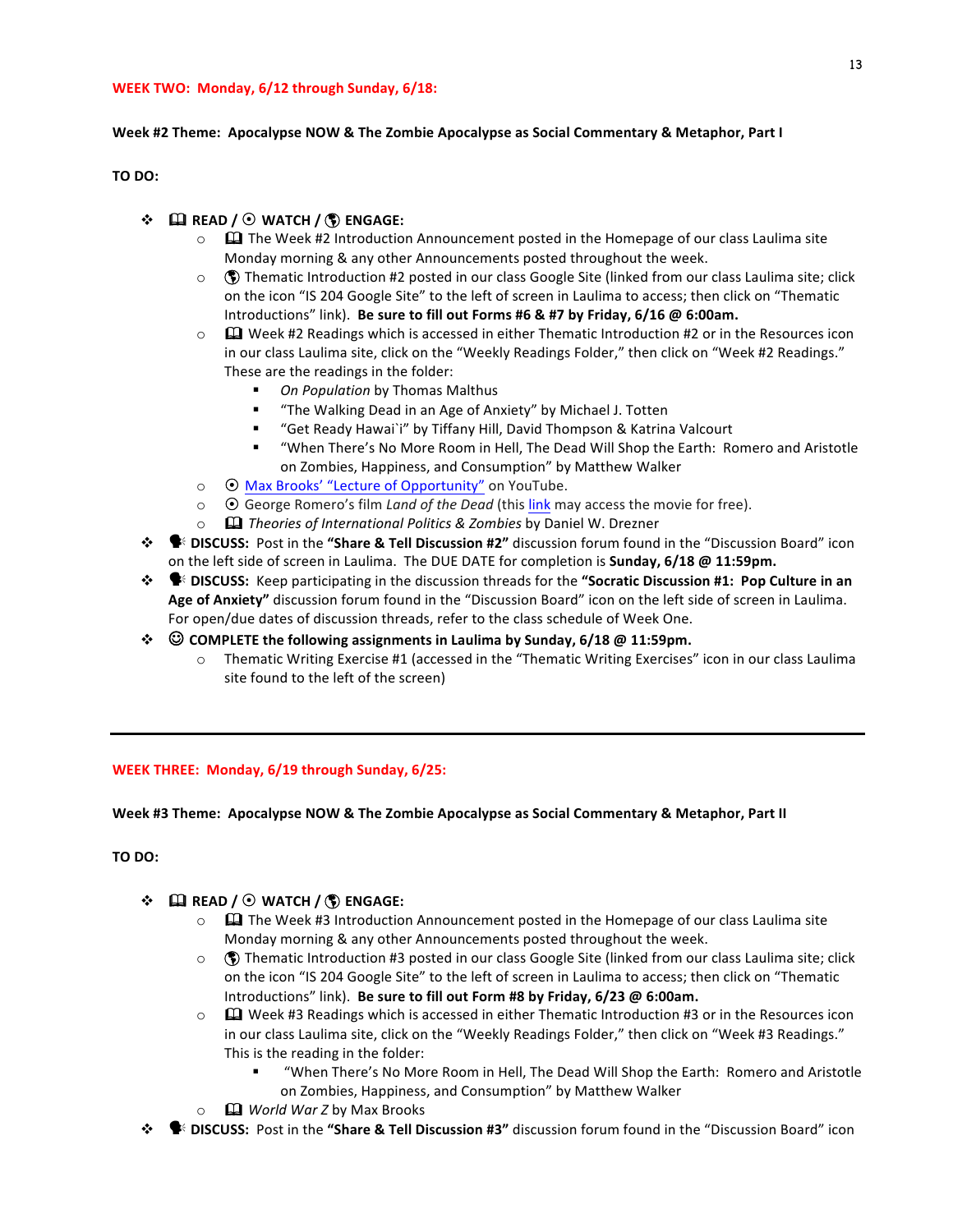on the left side of screen in Laulima. The DUE DATE for completion is **Sunday, 6/25, 11:59pm.** 

- **<sup>❖</sup> DISCUSS:** Keep participating in the discussion threads for the "Socratic Discussion #1: Pop Culture in an Age of Anxiety" discussion forum found in the "Discussion Board" icon on the left side of screen in Laulima. For open/due dates of discussion threads, refer to the class schedule of Week One.
- **❖** © COMPLETE the following assignments in Laulima by Sunday, 6/25 @ 11:59pm.
	- Reading & Watching Quiz #1 (accessed in the "Reading & Watching Quizzes" icon in our class Laulima site found to the left of the screen)
	- $\circ$  Thematic Writing Exercise #2 (accessed in the "Thematic Writing Exercises" icon in our class Laulima site found to the left of the screen)

## **WEEK FOUR: Monday, 6/26 through Sunday, 7/2:**

Week #4 Theme: The Apocalypse NOW Paper (Mandatory Paper Draft DUE Sunday 7/2)—Brainstorming & Writing

**TO DO:** 

- $\div$  **□** READ / ⊙ WATCH / **☉** ENGAGE:
	- $\circ$   $\Box$  The Week #4 Introduction Announcement posted in the Homepage of our class Laulima site Monday morning & any other Announcements posted throughout the week. In Monday's Announcement, I will give you information regarding scheduling your mandatory paper conference. After you see the days & times provided for your paper conference during Week 5, email me ASAP to reserve your preferred day & time, format (in-person at my office Palanakila **136 at Windward Community College OR by phone) along with a 2nd & 3rd choice**.
	- $\circ$  ( $\bullet$ ) Brainstorm & utilize the provided activities found in the "Resources" icon in Laulima, click on the "IS 204 Research Paper Guidelines & Help (Brainstorming & Preparatory Activities)" folder, then click on the "Apocalypse NOW Paper (Paper #1)" folder. Please note that the activities found in this folder are for your own use to help you brainstorm & plan out your paper and are neither **completed for points nor turned in**. Be sure to also thoroughly read through the guidelines for the paper and look over the paper's rubric (also found in this folder) so you know how you will be graded. Email me ASAP if you have any questions regarding the paper.
- **❖ S WRITE:** Write the 1<sup>st</sup> draft of your Apocalypse NOW Paper & email me your completed draft as a Word Document, Google Doc or PDF format by **Sunday, 7/2, 11:59pm.** Please note to check your email after 24 hours of the time in which you sent me your draft in order to make sure that I received your draft as I will email you a confirmation. If you do not hear from me, it means that I did not receive your draft.

#### **WEEK FIVE: Monday, 7/3 through Sunday, 7/9:**

Week #5 Theme: Life in the Post-Apocalypse—The Breakdown of Civilization & Return of the State of Nature

**TO** DO:

- $\cdot$  **ATTEND YOUR SCHEDULED MANDATORY PAPER CONFERENCE DURING WEEK 5.**
- ! \$ **READ /** ! **WATCH /** ! **ENGAGE:**
	- $\circ$   $\Box$  The Week #5 Introduction Announcement posted in the Homepage of our class Laulima site Monday morning & any other Announcements posted throughout the week.
	- $\circ$  ( $\bullet$ ) Thematic Introduction #4 posted in our class Google Site (linked from our class Laulima site; click on the icon "IS 204 Google Site" to the left of screen in Laulima to access; then click on "Thematic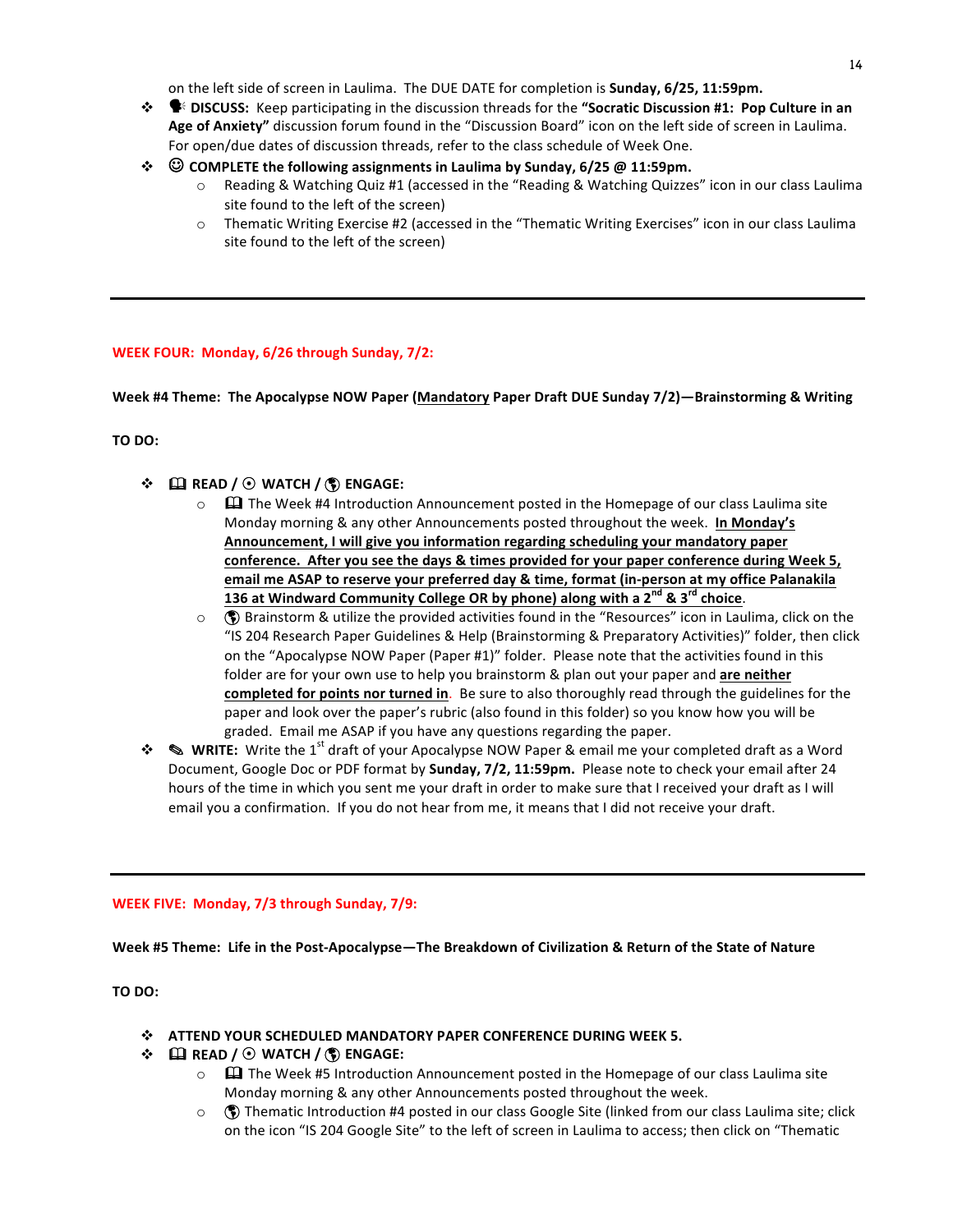Introductions" link). Be sure to fill out Forms #9 by Friday, 7/7 @ 6:00am.

- $\circ$   $\Box$  Week #5 Readings which is accessed in either Thematic Introduction #5 or in the Resources icon in our class Laulima site, click on the "Weekly Readings Folder," then click on "Week #5 Readings." These are the readings in the folder:
	- "The Undead Martyr: Sex, Death, & Revolution in George Romero's Zombie Films" by Simon Clark
	- **E** *Leviathan* by Thomas Hobbes
- o ⊙ The following episodes of *The Walking Dead:* 
	- "Days Gone Bye" (S1E1; note this abbreviation style stands for Season 1, Episode 1)
	- " $Guts"$  (S1E2)
	- **"** "Tell It To The Frogs" (S1E3)
	- "Vatos" (S1E4)
	- "Wildfire" (S1E5)
	- "TS-19" (S1E6)
- **\***  $\bullet$  **DISCUSS:** Post in the "Share & Tell Discussion #4" discussion forum found in the "Discussion Board" icon on the left side of screen in Laulima. The DUE DATE for completion is **Sunday, 7/9 @ 11:59pm.**
- **<sup>❖</sup> DISCUSS:** Answer each discussion thread in the "Socratic Discussion #2: Life in the Post-Apocalypse" discussion forum found in the "Discussion Board" icon on the left side of screen in Laulima. Note that there will be a total of 6 discussion threads for this Socratic Discussion over the course of approximately 3 weeks and that discussion threads are revealed in **sequence** and once the next discussion thread is revealed, you will **not** be able to participate in the previous discussion thread. Also, due to the collaborative, interactive, and cumulative nature of Socratic Discussions, you will not be able to complete each discussion thread at the same time. The following is a listing of the open & close dates for the discussion threads for Socratic Discussion #2: Life in the Post-Apocalypse:
	- o **Discussion Thread #1: opens Monday, 7/3 @ 10:00am and closes Thursday, 7/6 @ 6:00am**
	- o **Discussion Thread #2: opens Thursday, 7/6 @ 10:00am and closes Monday, 7/10 @ 6:00am**
	- $\circ$  **Discussion Thread #3: opens Monday, 7/10** @ 10:00am and closes Thursday, 7/13 @ 6:00am
	- o **Discussion Thread #4: opens Thursday, 7/13 @ 10:00am and closes Monday, 7/17 @ 6:00am**
	- o **Discussion Thread #5: opens Monday, 7/17 @ 10:00am and closes Thursday, 7/20 @ 6:00am**
	- $\circ$  **Discussion Thread #6: opens Thursday, 7/20 @ 10:00am and closes Monday, 7/24 @ 6:00am**

# **WEEK SIX: Monday, 7/11 through Sunday, 7/17:**

Week #6 Theme: Life in the Post-Apocalypse—The Need for Order, Stability & Security

- $\div$  **EXEAD** / ⊙ WATCH / ⑤ ENGAGE:
	- $\circ$   $\Box$  The Week #6 Introduction Announcement posted in the Homepage of our class Laulima site Monday morning & any other Announcements posted throughout the week.
	- $\circ$  ( $\bullet$ ) Thematic Introduction #5 posted in our class Google Site (linked from our class Laulima site; click on the icon "IS 204 Google Site" to the left of screen in Laulima to access; then click on "Thematic Introductions" link). Be sure to fill out Form #10 by Friday, 7/14 @ 6:00am.
	- $\circ$   $\Box$  Week #6 Readings which is accessed in either Thematic Introduction #6 or in the Resources icon in our class Laulima site, click on the "Weekly Readings Folder," then click on "Week #6 Readings." This is the readings in the folder:
		- "When They Aren't Eating Us, They Bring Us Together: Zombies and The American Social Contract" by Leah A. Murray
	- o ⊙ The following episodes of *The Walking Dead:* 
		- $\blacksquare$  "Clear" (S3E12)
		- **"** "Too Far Gone" (S4E8)
		- "A" (S4E16)
		- "No Sanctuary" (S5E1)
- $\cdot \cdot \cdot \cdot$  **DISCUSS:** Post in the "Share & Tell Discussion #5" discussion forum found in the "Discussion Board" icon on the left side of screen in Laulima. The DUE DATE for completion is **Sunday, 7/23 @ 11:59pm.**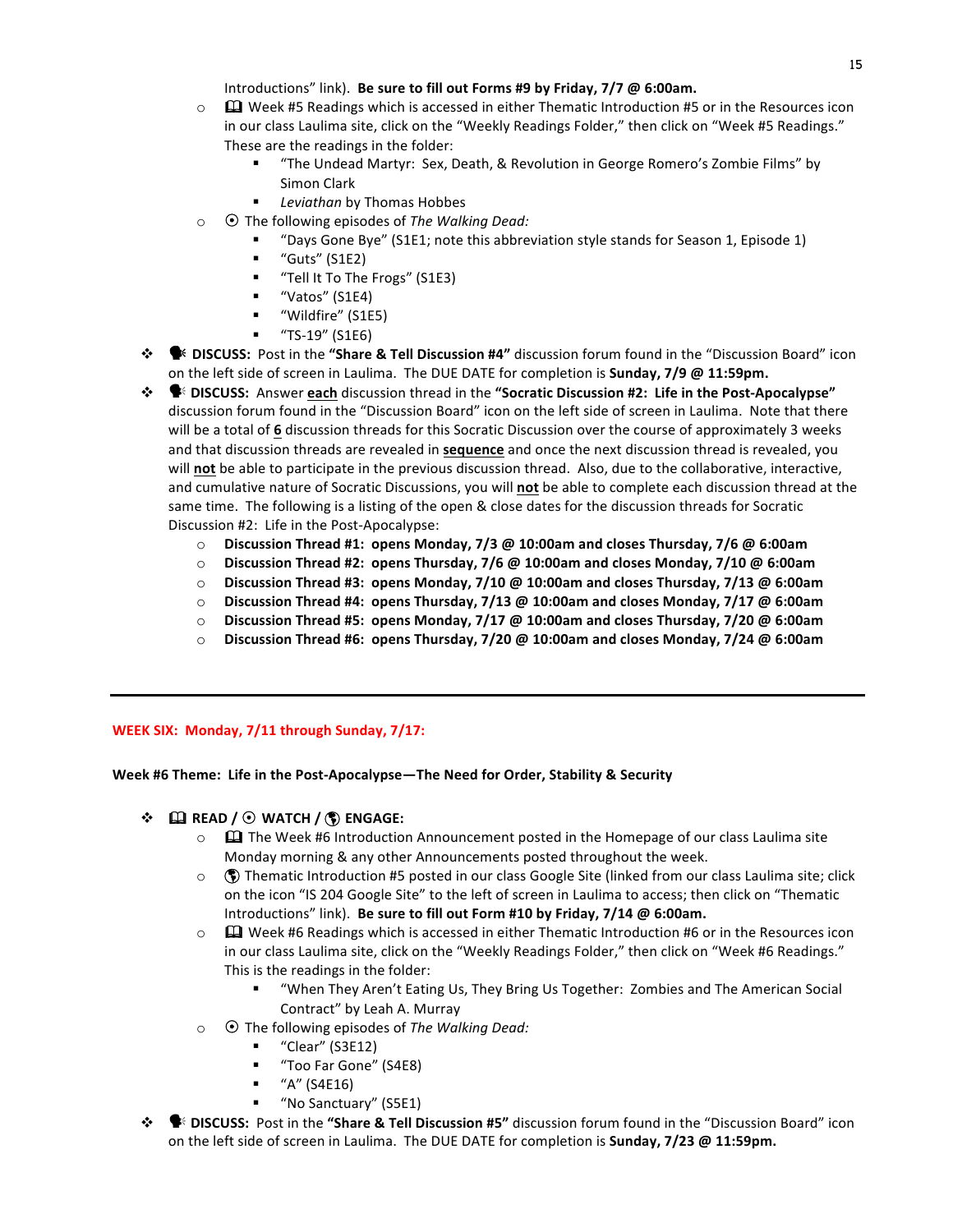- $\cdot \cdot$  **• DISCUSS:** Keep participating in the discussion threads for the "Socratic Discussion #2: Life in the Post-Apocalypse" discussion forum found in the "Discussion Board" icon on the left side of screen in Laulima. For open/due dates of discussion threads, refer to the class schedule of Week Five.
- **❖** © COMPLETE the following assignment in Laulima by Sunday, 7/16 @ 11:59pm.
	- $\circ$  Thematic Writing Exercise #3 (accessed in the "Thematic Writing Exercises" icon in our class Laulima site found to the left of the screen; will also cover Week #5 Theme)
- **❖ Surum WRITE:** Write the final draft of your Apocalypse NOW Paper & email me your completed paper in either Word Document, Google Doc or PDF format by **Sunday, 7/16, 11:59pm.** Please note to check your email after 24 hours of the time in which you sent me your draft in order to make sure that I received your draft as I will email you a confirmation. If you do not hear from me, it means that I did not receive your draft.

# **WEEK SEVEN: Monday, 7/17 through Sunday, 7/23:**

# Week #7 Theme: Life in the Post-Apocalypse—Keeping the Faith & The Return to Civilization

# **TO DO:**

- **<sup>\*</sup>**  $\Box$  **READ:** The Announcement & attached Introduction to Week's Theme posted in the Homepage of our class Laulima.
- $\cdot \cdot \cdot$  **EQ READ** /  $\odot$  WATCH /  $\circ \cdot \cdot$  **ENGAGE:** 
	- $\circ$   $\Box$  The Week #7 Introduction Announcement posted in the Homepage of our class Laulima site Monday morning & any other Announcements posted throughout the week.
	- $\circ$  ( $\circ$ ) Thematic Introduction #6 posted in our class Google Site (linked from our class Laulima site; click on the icon "IS 204 Google Site" to the left of screen in Laulima to access; then click on "Thematic Introductions" link). Be sure to fill out Form #11 by Friday, 7/21 @ 6:00am.
	- **EQ** *One Second After* by William R. Forstchen
- **\*** DISCUSS: Post in the "Share & Tell Discussion #6" discussion forum found in the "Discussion Board" icon on the left side of screen in Laulima. The DUE DATE for completion is **Sunday, 7/23 @ 11:59pm.**
- $\cdot\cdot\cdot$  **\*** DISCUSS: Keep participating in the discussion threads for the "Socratic Discussion #2: Life in the Post-Apocalypse" discussion forum found in the "Discussion Board" icon on the left side of screen in Laulima. For open/due dates of discussion threads, refer to the class schedule of Week Five.
- **❖** © COMPLETE the following assignments in Laulima by Sunday, 7/23 @ 11:59pm.
	- Reading & Watching Quiz #2 (accessed in the "Reading & Watching Quizzes" icon in our class Laulima site found to the left of the screen)

# **WEEK EIGHT: Monday, 7/24 through Sunday, 7/30:**

# Weeks #8 Theme: The Post-Apocalypse Paper (Final Paper DUE Sunday, 7/30)—Brainstorming & Writing

# **TO DO:**

# $\div$  **Ω** READ / ⊙ WATCH / ۞ ENGAGE:

- $\circ$   $\Box$  The Week #8 Introduction Announcement posted in the Homepage of our class Laulima site Monday morning & any other Announcements posted throughout the week.
- $\circ$  ( $\bullet$ ) Brainstorm & utilize the provided activities found in the "Resources" icon in Laulima, click on the "IS 204 Research Paper Guidelines & Help (Brainstorming & Preparatory Activities)" folder, then click